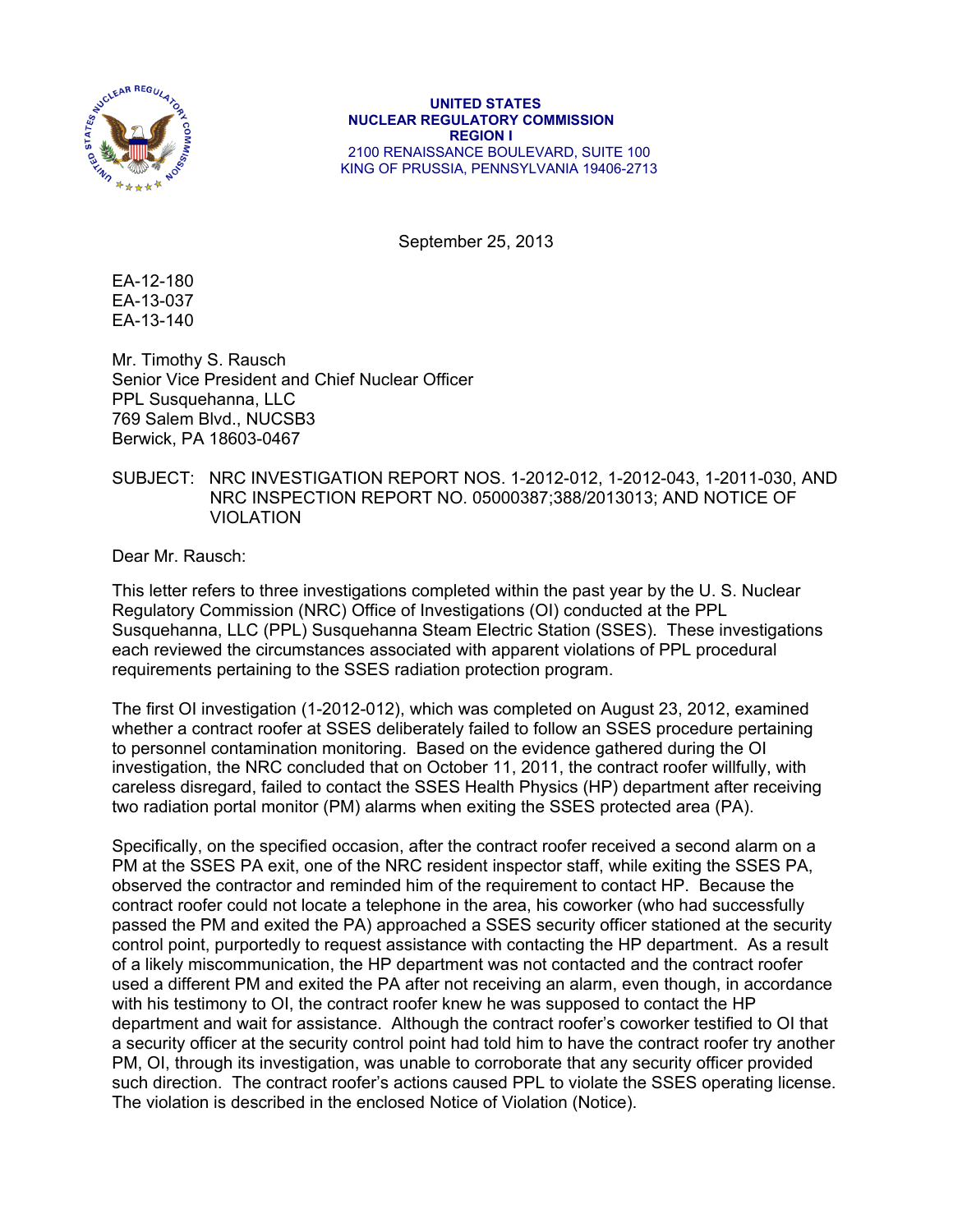Because this violation was caused by the willful action of the contract roofer, it was evaluated under the NRC's traditional enforcement process using the factors set forth in Section 2.3.2 of the NRC Enforcement Policy. After careful consideration of these factors, the NRC concluded that this violation should be classified at Severity Level IV. In reaching this decision, the NRC considered that the significance of the underlying violation was minor because the individual did clear a subsequent monitor and the issue did not involve the spread of radioactive contamination into an uncontrolled area. However, the NRC decided to increase the significance of this violation since it was willful and the NRC regulatory program is based, in part, on licensees and their contractors acting with integrity. Because the violation was identified by the NRC, it is being cited in the enclosed Notice in accordance with Section 2.3.2 of the NRC Enforcement Policy.

The NRC has concluded that information regarding the reason for the violation, the corrective actions taken and planned to correct the violation and prevent recurrence, and the date when full compliance was achieved is already adequately addressed on the docket in this letter. Regarding the corrective actions, PPL: (1) conducted an internal investigation to determine the cause and appropriate corrective actions; (2) took disciplinary action against the contractor; and, (3) recommended installing: (i) a means of communication (i.e., telephone) at the PA exit location to facilitate contacting HP; and, (ii) cameras in the vicinity of the PMs to facilitate monitoring for compliance. Therefore, you are not required to respond to this violation unless the description herein does not accurately reflect your corrective actions or your position. In that case, or if you choose to provide additional information, you should follow the instructions specified in the enclosed Notice.

The second OI investigation (1-2012-043), which was completed on February 12, 2013, examined whether: (1) a contract carpenter at SSES deliberately failed to follow an SSES procedure when he moved a high radiation area (HRA) posting; and, (2) the contractor company attempted to cover up its employee's actions. Based on the evidence gathered during the OI investigation, the NRC concluded that on March 30, 2012, the contract carpenter deliberately moved an HRA posting; however, insufficient evidence was found to support that the contract carpenter's company attempted to cover-up the employee's actions. Specifically, on the specified date, the contract carpenter was assigned, along with some other carpenters, to erect a scaffold in the isolation phase bus area of the SSES Turbine Building. An area near the job location was roped off and a posting on a stanchion indicated that a HRA existed in the overhead. After an RP technician who had accompanied the workers to conduct a radiation survey left, the contract carpenter moved the stanchion and roping out of the way to make room for the scaffold. When there was still not enough room to build the scaffold, the materials were dismantled and eventually removed from the area. The following day, the contract carpenter's foreman documented the issue in a condition report (CR) and PPL initiated an investigation, during which the contract carpenter admitted to moving the posting in spite of knowing that he was not allowed to do so.

The third OI investigation (1-2011-030), which was completed on May 1, 2013, examined whether licensee and contract employees at SSES deliberately violated SSES procedural requirements pertaining to Radiologically Controlled Area (RCA) egress. Based on the evidence gathered during the OI investigation, the NRC has concluded that one contract employee deliberately and one contract employee willfully (with careless disregard) violated SSES RCA egress requirements. Specifically, on April 6, 2011, a contract insulator, after receiving an initial contamination alarm from his hardhat when using a personal contamination monitor (PCM) prior to exiting the RCA, appropriately made a second monitoring attempt, but deliberately leaned his head out of the PCM to avoid receiving a second alarm. The insulator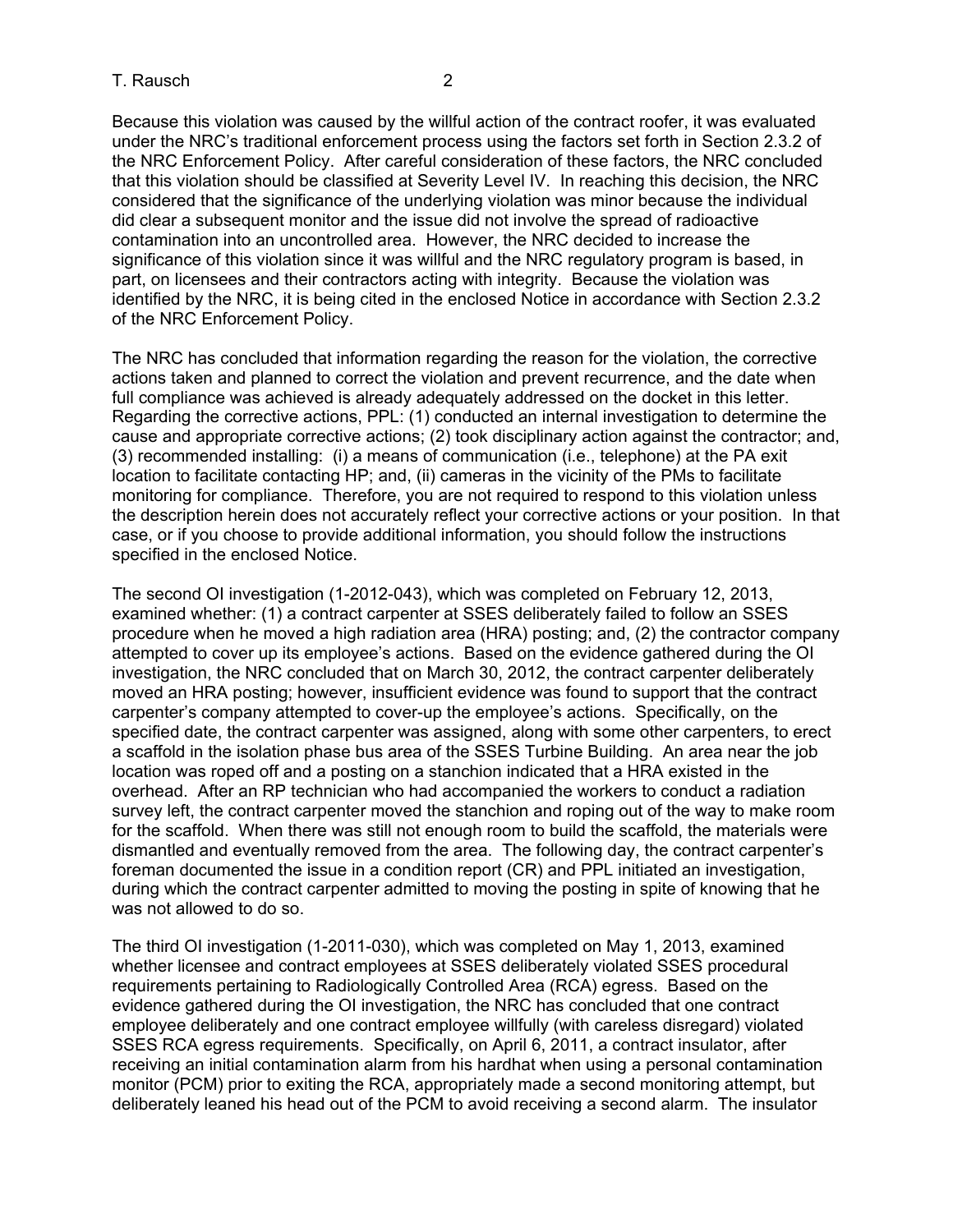then exited the RCA although he hadn't been appropriately monitored for radioactive contamination. Additionally, on April 7, 2011, a contract electrician willfully used an inoperable PM while exiting the RCA. Specifically, after receiving no alarms from a PCM, the electrician appropriately entered a PM, but noticed that the volume seemed lower than normal and that no lights were on when he exited. The electrician testified to OI that he believed the monitor had worked properly and, therefore exited the RCA. However, as identified by PPL, the PM was, in fact, inoperable, although it was not labeled as being out of service. The NRC determined that the electrician should have assessed why the volume was low and the lights were out before exiting the RCA, and that he should not have assumed the monitor was working.

The contractors' actions caused PPL to violate the SSES operating license. Specifically, SSES License Condition 2.C(2) requires that PPL will operate SSES in accordance with the TS. SSES TS 5.4.1, in part, requires that written procedures shall be implemented covering the procedures recommended in RG 1.33, Rev 2, App A, February 1978. RG 1.33, Rev 2, App A, recommends the establishment of radiation protection procedures for access control to radiation areas and for contamination control. Pertaining to the second OI Investigation (1-2012-043), PPL implementing procedure NDAP-QA-0626, "Radiologically Controlled Area Access and Radiation Work Permit System" states that individuals are not allowed to move radiological postings, barricades, and barriers and to contact HP if there is a need to have any of these items moved or modified. Contrary to the above, on March 30, 2012, a contract carpenter did not contact the SSES HP department and, instead, moved an HRA posting on his own. Pertaining to the third OI Investigation (1-2011-030), PPL implementing procedure NDAP-QA-0623, "Radiation Protection Standards and Responsibilities" requires individuals to not leave the RCA until they can successfully pass through a PCM and a PM. Contrary to the above, on April 6 and April 7, 2011, contract employees left the SSES RCA without successfully passing through both a PCM and a PM.

Because the violations associated with the second and third OI investigations were caused by the willful actions of contract employees, they were evaluated under the NRC's traditional enforcement process using the factors set forth in Section 2.3.2 of the NRC Enforcement Policy. After careful consideration of these factors, the NRC concluded that these violations should be classified at Severity Level IV. In reaching this decision, the NRC considered that the significance of the underlying violations was minor because: (1) pertaining to OI investigation 1-2012-043, the HRA was conservatively posted and physical access into the actual HRA overhead did not occur; and, (2) pertaining to OI investigation 1-2011-030, both individuals successfully cleared other contamination monitors and the issue did not involve the spread of radioactive contamination into an uncontrolled area. However, the NRC decided to increase the significance of the violations since they were willful and the NRC regulatory program is based, in part, on licensees and their contractors acting with integrity.

In accordance with Section 2.3.2 of the Enforcement Policy, and with the approval of the Director, Office of Enforcement, each issue has been characterized as a non-cited violation (NCV 05000387;05000388/2013013-01 , Unauthorized Movement of a High Radiation Area Boundary and NCV 05000387;05000388/2013013-02, Failure to Follow RCA Egress Requirements), because: (1) PPL placed the issues in its CAP (CR Nos. 1550619 & 1390434); (2) PPL restored compliance by verifying the posting was properly replaced and that no contamination had spread to uncontrolled areas; (3) the violations were not repetitive as a result of inadequate corrective action; and, (4) although the violations were willful, (a) PPL identified the violations, and took significant corrective and remedial actions (including disciplinary actions against the involved individuals, developing HP staffing requirements for RCA access and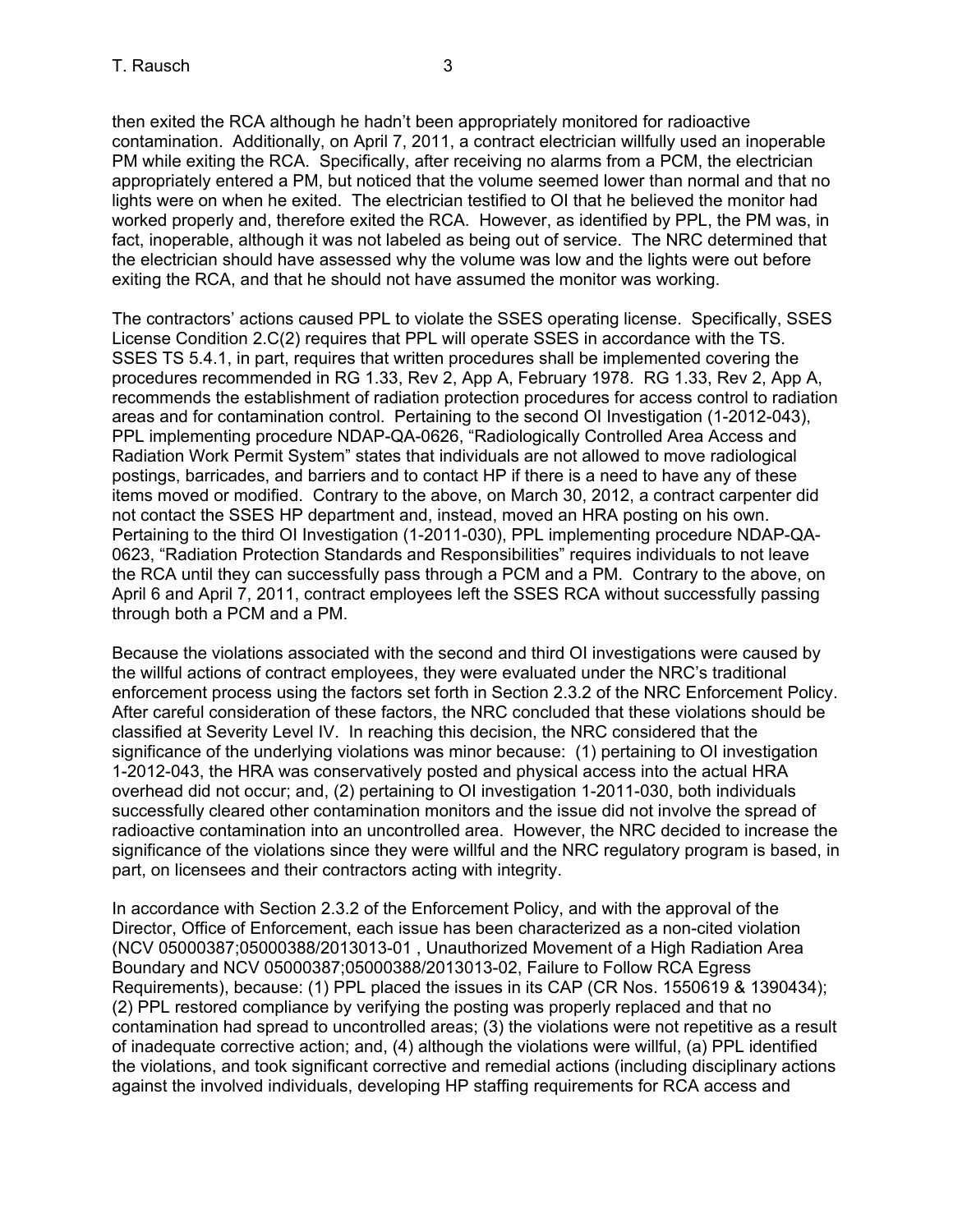egress locations, and instituting performance monthly performance monitoring of radiation worker practices); (b) the violations involved the acts of individuals who were not considered licensee officials with oversight of regulated activities as defined in the Enforcement Policy; and, (c) the violations did not involve a lack of management oversight and were the result of the isolated actions of the contract employees.

The NRC has concluded that information regarding the reasons for these violations, the corrective actions taken and planned to correct the violations and prevent recurrence, and the dates when full compliance was achieved is already adequately addressed on the docket in this letter. Therefore, you are not required to respond to this letter unless the description herein does not accurately reflect your corrective actions or your position. If you contest any of the violations described in this letter, or their significance, you should provide a response within 30 days of the date of this letter, with the basis for your denial, to the U.S. Nuclear Regulatory Commission, ATTN.: Document Control Desk, Washington, D.C. 20555-0001, with copies to the Regional Administrator, Region I, 2100 Renaissance Boulevard, Suite 100, King of Prussia, PA 19406; the Director, Office of Enforcement, U.S. Nuclear Regulatory Commission, Washington, D.C. 20555-0001; and the NRC Senior Resident Inspector at Susquehanna.

In accordance with 10 CFR 2.390 of the NRC's "Rules of Practice," a copy of this letter, its enclosure, and your response, if you choose to provide one, will be available electronically for public inspection in the NRC Public Document Room and from the NRC's Agency-wide Documents Access and Management System (ADAMS), accessible from the NRC Web site at http://www.nrc.gov/reading-rm/adams.html.

Should you have any questions regarding this letter, please contact Fred Bower at 610-337-5200.

Sincerely,

*<i> /RA/*  $\sqrt{R}$ /RA/  $\sqrt{R}$ 

Darrell J. Roberts, Director Division of Reactor Projects Region I

Docket No. 50-387; 50-388 License No. NPF-14; NPF-22

Enclosure: Notice of Violation

cc: Distribution via ListServ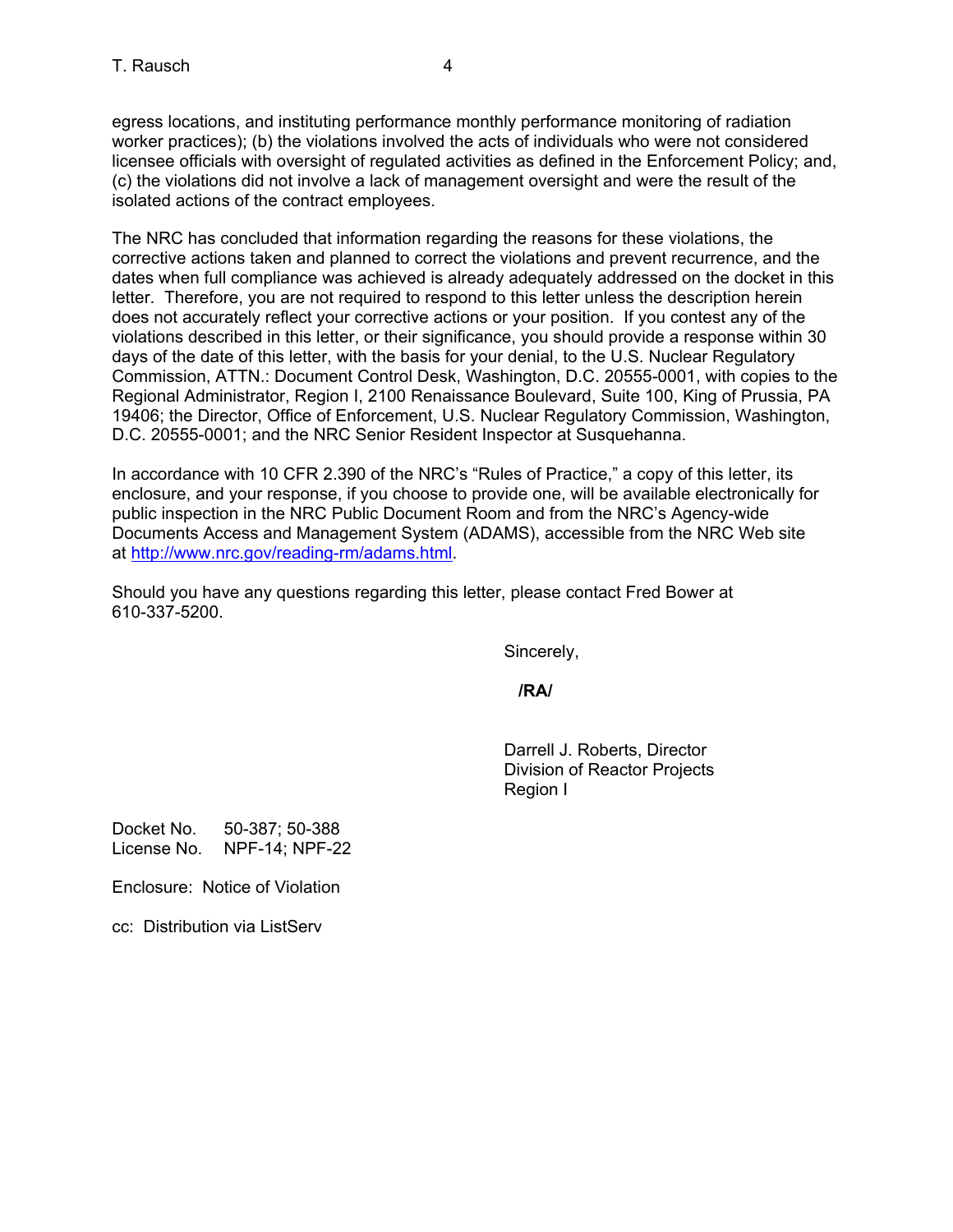egress locations, and instituting performance monthly performance monitoring of radiation worker practices); (b) the violations involved the acts of individuals who were not considered licensee officials with oversight of regulated activities as defined in the Enforcement Policy; and, (c) the violations did not involve a lack of management oversight and were the result of the isolated actions of the contract employees.

The NRC has concluded that information regarding the reasons for these violations, the corrective actions taken and planned to correct the violations and prevent recurrence, and the dates when full compliance was achieved is already adequately addressed on the docket in this letter. Therefore, you are not required to respond to this letter unless the description herein does not accurately reflect your corrective actions or your position. If you contest any of the violations described in this letter, or their significance, you should provide a response within 30 days of the date of this letter, with the basis for your denial, to the U.S. Nuclear Regulatory Commission, ATTN.: Document Control Desk, Washington, D.C. 20555-0001, with copies to the Regional Administrator, Region I, 2100 Renaissance Boulevard, Suite 100, King of Prussia, PA 19406; the Director, Office of Enforcement, U.S. Nuclear Regulatory Commission, Washington, D.C. 20555-0001; and the NRC Senior Resident Inspector at Susquehanna.

In accordance with 10 CFR 2.390 of the NRC's "Rules of Practice," a copy of this letter, its enclosure, and your response, if you choose to provide one, will be available electronically for public inspection in the NRC Public Document Room and from the NRC's Agency-wide Documents Access and Management System (ADAMS), accessible from the NRC Web site at http://www.nrc.gov/reading-rm/adams.html.

Should you have any questions regarding this letter, please contact Fred Bower at 610-337-5200.

> Sincerely,  **/RA/**

Darrell J. Roberts, Director Division of Reactor Projects Region I

Docket No. 50-387; 50-388 License No. NPF-14; NPF-22

Enclosure: Notice of Violation

cc: Distribution via ListServ

DOC NAME: S:\Enf-allg\Enforcement\Proposed-Actions\Region1\Susquehanna HP Proc NOV-IV EA-12-180.docx ADAMS Accession No.: ML13269A254

| <b>SUNSI Review/ MMM*</b> |                    | X<br><b>Non-Sensitive</b><br>Sensitive |                           |                | X<br><b>Publicly Available</b><br>Non-Publicly Available |               |
|---------------------------|--------------------|----------------------------------------|---------------------------|----------------|----------------------------------------------------------|---------------|
| <b>OFFICE</b>             | RI/ORA             | <b>RI/DRP</b>                          | <b>RI/DRS</b>             | <b>RI/DRS</b>  | RI/OI                                                    | RI/ORA        |
| <b>NAME</b>               | M McLaughlin/ MMM* | M Gray/ MKG*                           | J Noggle/ T<br>Moslak for | R Lorson/ RKL* | J Teator/ JAT*                                           | T Stokes/TLS* |
| <b>DATE</b>               | 08/07/13           | 08/20/13                               | 08/21/13                  | 08/28/13       | 08/22/13                                                 | 008/28/13     |
| <b>OFFICE</b>             | RI/ORA             | RI/DRP                                 |                           |                |                                                          |               |
| <b>NAME</b>               | D Holody/ DJH*     | D Roberts/ DJR                         |                           |                |                                                          |               |
| <b>DATE</b>               | 09/03/13           | 09/25/13                               |                           |                |                                                          |               |

\*Concurrence on previous sheet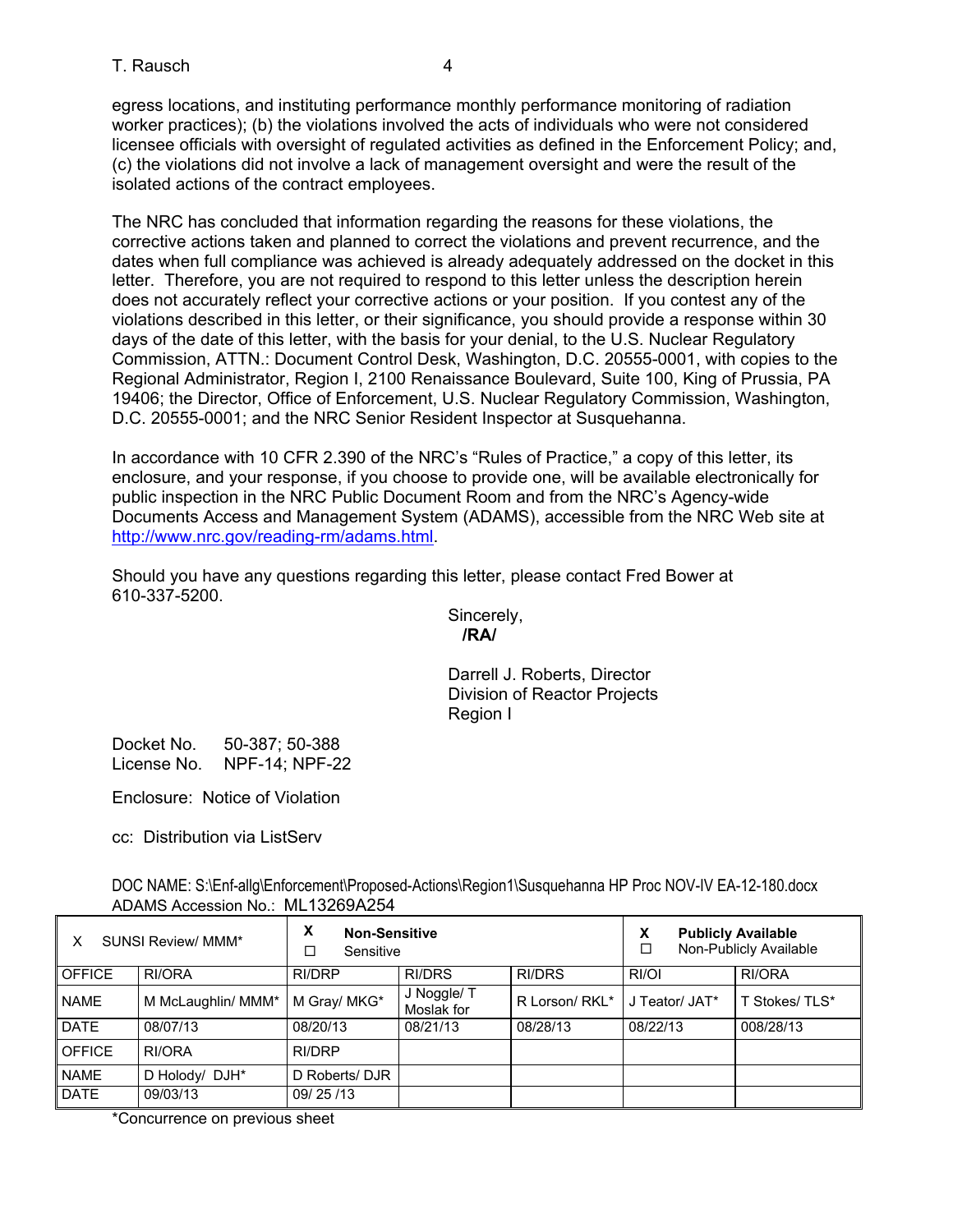Distribution: W. Dean, RI, RA D. Lew, DRA D. Roberts, DRP M. Scott, DRP R. Lorson, DRS J. Trapp, DRS J. Noggle, DRS M. Gray, DRP F. Bower, DRP D. Screnci / N. Sheehan, OPA T. Stokes, OGC D. Holody, RI R. Urban, RI M. McLaughlin, RI S. Barber, RI N. McNamara/ D. Tifft, RI P. Finney, SRI J. Greives, RI S. Farrell, AA C. O'Daniell, RI R. Carpenter, OE J. Bowen, NRR M. Holmes, OI J. Teator, OI M. Lemoncelli, OGC M. Simon, OGC M. Clark, OGC R1DRPMail Resource ROPreports Resource RidsNrrPMSusquehanna Resource R1 OE Files (with concurrences)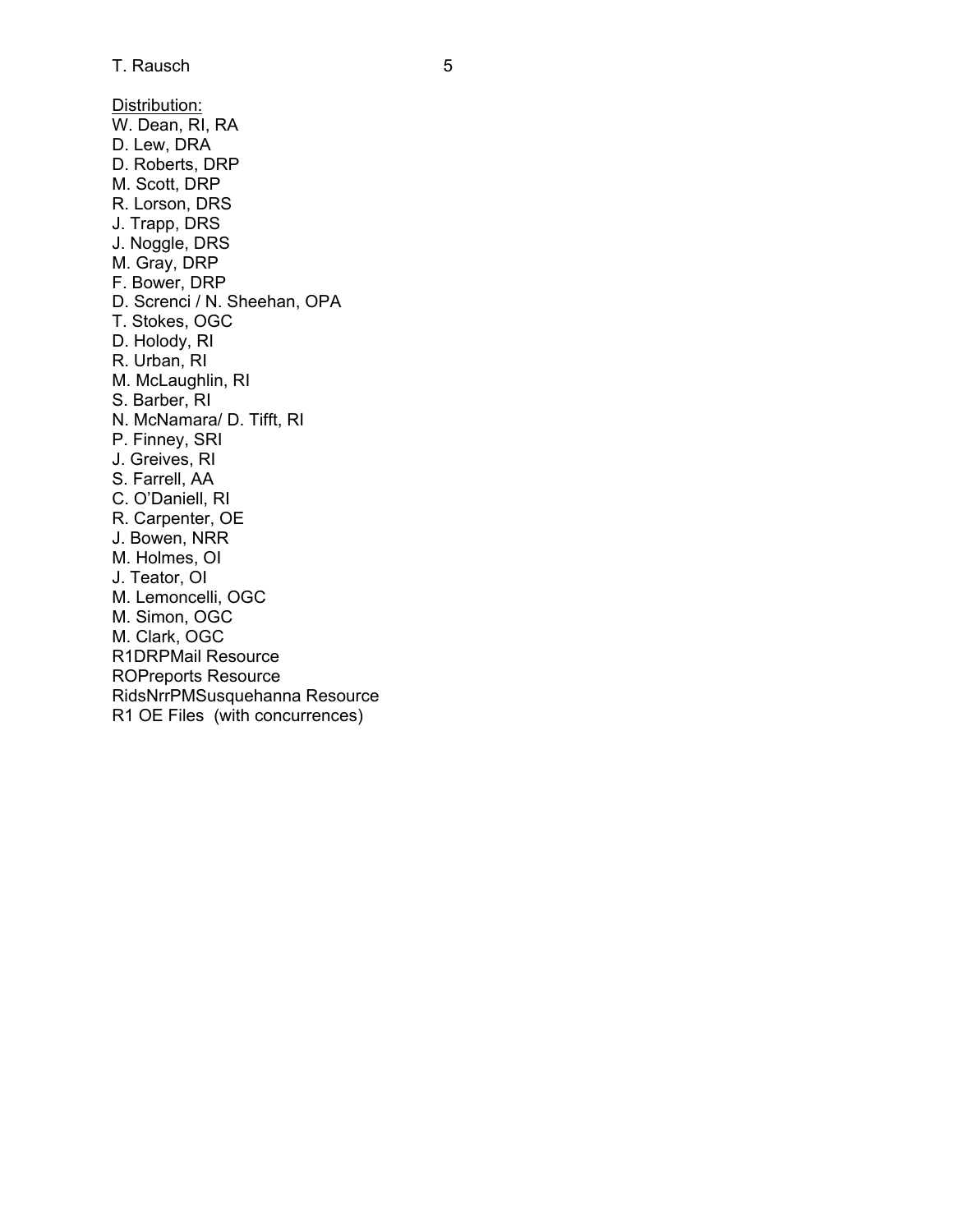## NOTICE OF VIOLATION

PPL Susquehanna, LLC<br>
Susquehanna Steam Electric Station<br>
License Nos. NPF-14 & NPF-22 Susquehanna Steam Electric Station

EA-2012-180

During a U.S. Nuclear Regulatory Commission (NRC) investigation by the NRC Office of Investigations completed on August 23, 2012, a violation of NRC requirements was identified. In accordance with the NRC Enforcement Policy, the violation is listed below:

Condition 2.C(2) of the Susquehanna Steam Electric Station's Renewed Facility Operating Licenses subjects PPL Susquehanna, LLC to the additional conditions specified or incorporated in the Technical Specifications.

Susquehanna Steam Electric Station Technical Specification 5.4.1.a requires that written procedures be established, implemented, and maintained covering the activities recommended in Regulatory Guide 1.33, Revision 2, Appendix A, dated February 1978.

Regulatory Guide 1.33, Revision 2, Appendix A, dated February 1978, Item 7.e recommends the establishment of written Radiation Protection procedures for personnel monitoring activities.

PPL Susquehanna, LLC implementing procedure, NDAP-QA-0627, "Radiation Protection Program" requires personnel who receive a second alarm on any monitor to stay in the area and contact Health Physics.

Contrary to the above, when attempting to exit the Susquehanna Steam Electric Station Protected Area (PA) on October 11, 2011, a contract employee who received a second alarm on a radiation portal monitor did not stay in the area and contact Health Physics. Instead, the individual (through a co-worker) contacted Security, used a different portal monitor, and then exited the PA after the second monitor did not alarm.

This is a Severity Level IV violation (Section 6.7)

The NRC has concluded that information regarding the reason for the violation, the corrective actions taken and planned to correct the violation and prevent recurrence and the date when full compliance was achieved is already adequately addressed on the docket in the letter transmitting this Notice of Violation (Notice). Therefore, you are not required to respond to this Notice unless the description herein does not accurately reflect your corrective actions or your position. In that case, or if you choose to respond, clearly mark your response as a "Reply to a Notice of Violation; EA-12-180," and send your response to the U.S. Nuclear Regulatory Commission, ATTN: Document Control Desk, Washington, DC 20555-0001 with a copy to the Regional Administrator, Region I, 2100 Renaissance Boulevard, Suite 100, King of Prussia, PA 19406, and a copy to the NRC Resident Inspector at Susquehanna Steam Electric Station, within 30 days of the date of the letter transmitting this Notice.